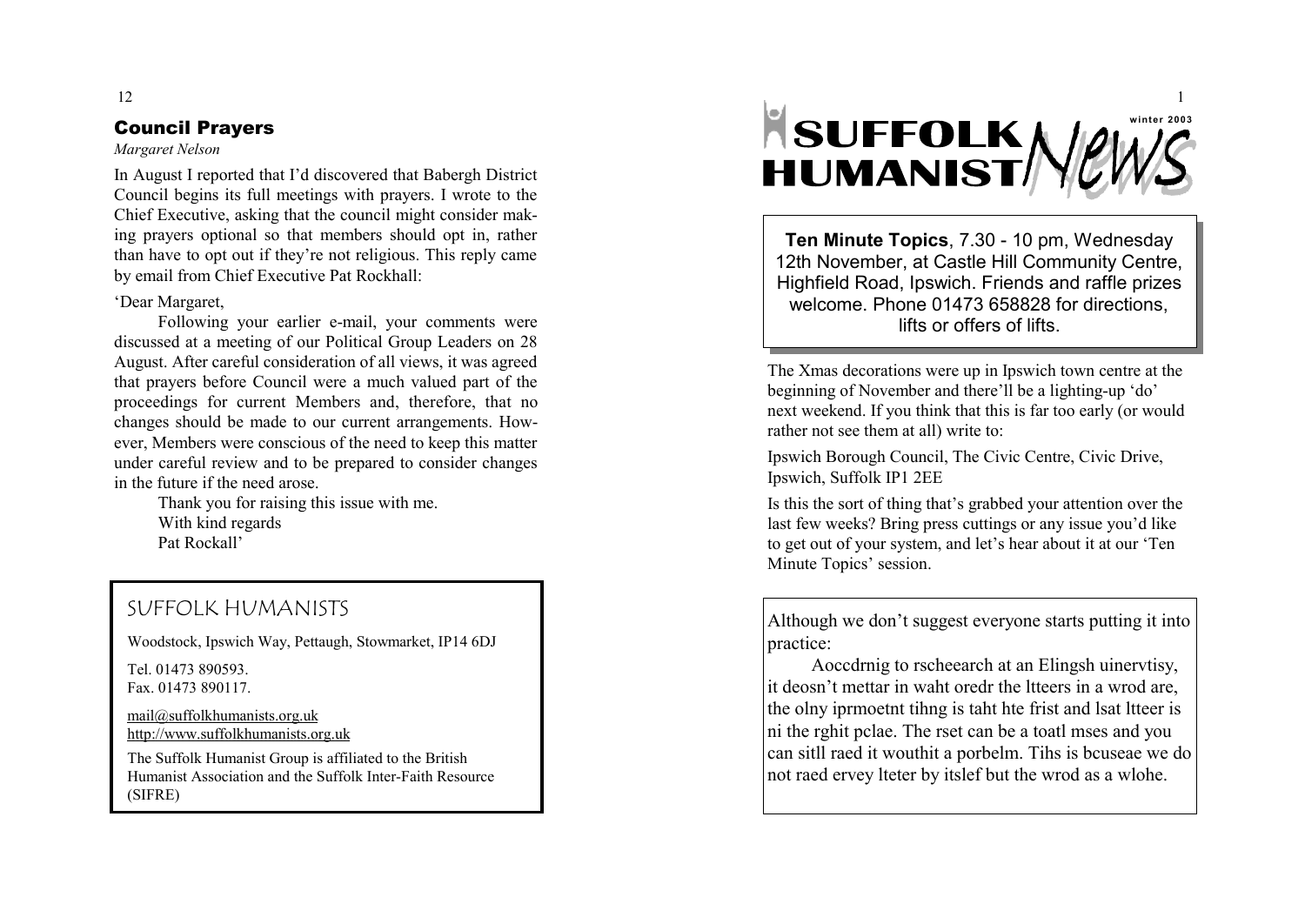## POP PHILOSOPHY

*David Mitchell*





*The Righteous Brothers - Bill Medley (left) and*

Lovin' Feeling', burst into our living room on a Saturday evening in 1964 on the BBC television show 'Juke Box Jury'. I was stunned. I'd never heard anything like it and just knew it would be a hu ge hit.

Imagine my total disbelief when it was savaged by the jury . Th e insufferabl e Davi d Jacob s sounde d th e ' miss' hooter with great glee, informing the audience that a much better version b y Cilla Blac k would be released in the following few weeks.

The lesson I learned, as my prediction was gloriously vindicated, was to thin k for myself, ha v e the coura g e of my con victions an d not listen to so -called experts when the y talk throu g h their nether re gions. I t has stood m e in good stead fro m callow youth in 1964 to senior citi zen in 2003.

And, after all this ti me, it's still the greatest pop sin gle e ver made. Unless you know better, of course!

# Council Prayers

A response to an appeal for a change in policy at Babergh District Council - no change!

*(Continued on page 12)*

do - how the y or ganise the msel ves, what acti vities the y offer, etc. Rather than m a k e a donation to the BHA in its current difficulties, we a greed to offer to publish a boo k for BHA groups, collating all this information so that groups might learn from one another. It will not be expensive, and we'll expect the BHA to distribute it. Our offer will be made at the GRAM, and we'll see if the y accept it.

**Our Ceremonies Team** continues to be bus y , as funeral directors and fa milies spea k hi ghl y of Da vid Mitchell and Mar garet Nelson's wor k . Michael Imison has successfully done two funerals and has wor ked with Marie Haworth on naming ceremonies. Sophie Lovejoy has begun her training. Linda Morgan has left our team.

For Humanist ceremonies and funerals in Suffolk & N E Essex, tel. 01473 658828.



# **NEW BOOKS**

'The Fundamentals of Extremism: the Christian Right in America' edited b y Ki mberl y Blaker. Prof. Richard Da wkins wrote, 'I have just read this brilliant book from start to finish, almost without a

break, and I a m stunned and horrified b y what I have learned. The funda mentalist Christian Right is America's Taliban.' The paperback is available from £8.46.

'Mother Teresa: The Final Verdict' by Aroup Chattergee. Aroup e mailed: 'It took m e 8 years of hard slog and it busts the 20th century's biggest myth. I a m Calcuttan born and bred.' On 19th October Pope John Paul beatified the nun, which required a miracle. He gave communion to an Indian woman who claimed a tumour had shrunk when she'd pra yed to Mother Teresa, but the g ynaecologist who treated her said that the tu mour was, in fact, a tubercular abdo minal c yst which had been cured b y drugs. Read Aroup's book online at http://www.[meteorbooks.co](http://www.meteorbooks.com/,)m/, or buy it for £9.99 plus P & P - ask for details.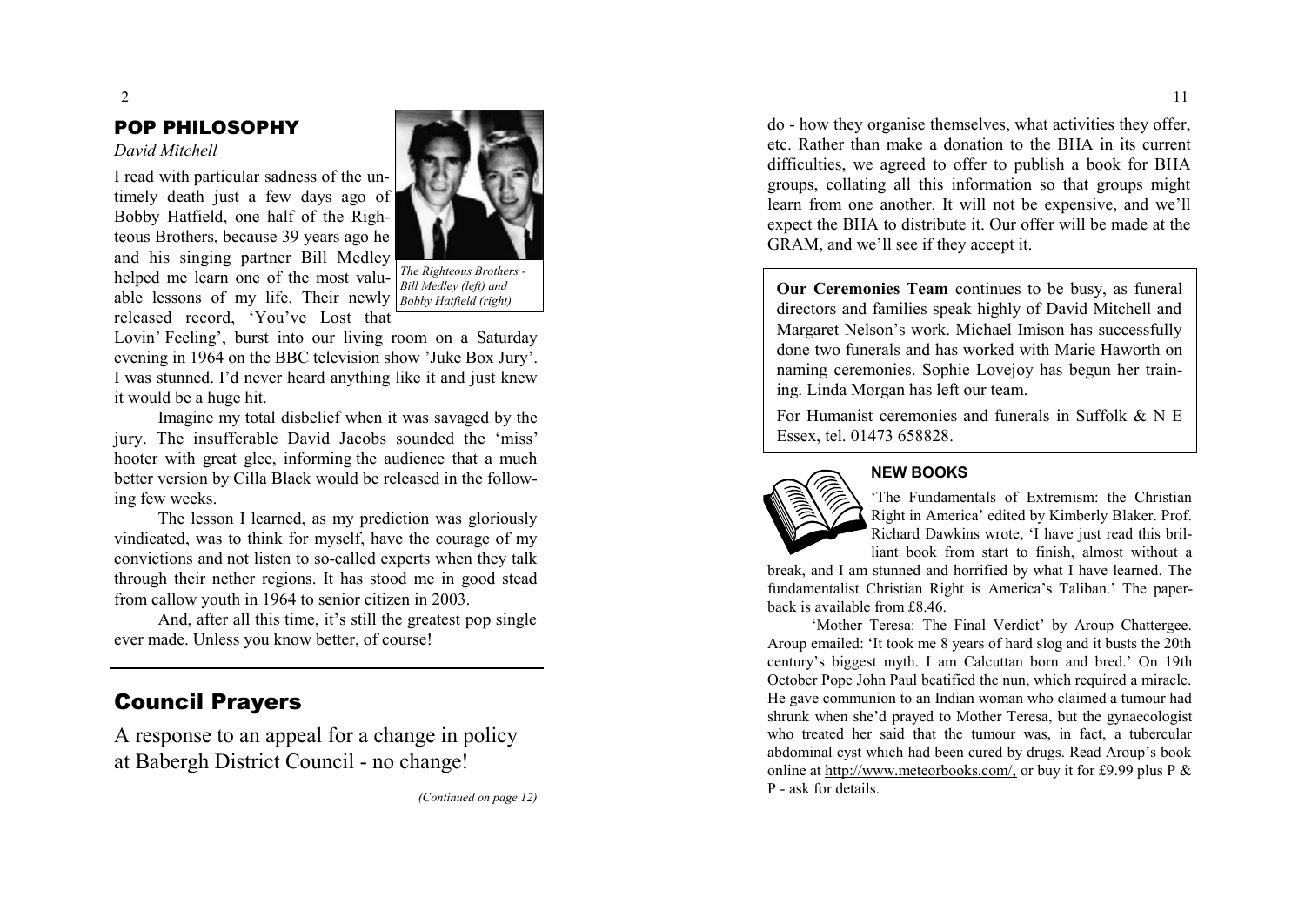and the ter m 'free -load' was uncalled for.

I *will* be allowed to respond in the next issue of Rite Lines, apparentl y , but it re mains to be seen whether the y'll print all of my reply. Hanne told me that they'd like me to make it clear that only two of us have given up our accreditation. This is interesting, because the BHA has so far failed to report that we aren't the only people to have quit. In the report to the AGM, it was mentioned that two people have had their accreditation withdrawn after complaints had been made about them, but *not* that people had left voluntarily. I've been in touch with so me, who are experienced, respected celebrants, not money-grubbing, unprincipled opportunists.

As for 'free -loadin g'; since 1991, when I started officiating in pre-accreditation days, we've built up a reputation for good work among local funeral directors and families, introduced new people to meet increasing demand, and promoted Humanism in a variety of ways. Our group has provided moral and practical support. The nu mber of referrals that has co m e throu g h the BHA has been ne gli gible. We' v e referred wor k to BHA people outside our area and responded to funeral directors from other areas who've been desperate to find a celebrant when they'd tried everyone from their own patch. We' v e paid our own expenses, and are trainin g our own people free of char ge. How can this be described as 'free -loadin g'?

# BHA Groups Annual Meeting

At our committee meeting on 5th November, we co-opted Michael Imison onto the committee. Michael has been following the discussions on an internet e-group for BHA groups with interest, and will attend the Groups' Annual Meeting (GRAM) in London later this month on our behalf.

The e-group beca m e rather indisciplined, but it provided dribs and drabs of information about what other groups

# BHA Conference & AGM, 2003

#### *Michael Imison*

Ninety-odd m e mbers attended the conference, fro m 3rd to 5th October, al most fillin g the s mall Great Barr Hotel. After participants had recovered from their journey they were welcomed in the air-conditioned chill of the conference room by BHA Chair Chris Butterworth, followed b y Hanne Stinson, the Executive director, who outlined the conference theme of Hu man Ri ghts. The rest of the e venin g was spent socialising.

Next da y the conference started in earnest with Norwegian human-rights lawyer Dr. Sigrun Skogly examining the possible connections between security, poverty and Human Ri ghts. She dated the conception of Hu man Ri ghts fro m the end of the 18th centur y and recited the increasin g nu mber of international treaties that sou ght to define the m . These documents did not, however, ensure that rights were protected. Studies showed that poor people in all countries suffered lack of di gnit y and securit y and were the most li kel y to suffer violence, which pro vides a breedin g ground for terrorism. She was followed by Professor Richard Nor man, a m e mber of the BHA philosophers' group. His exa mination of the concept of Hu man Ri ghts too k in the classic 'life, libert y and the pursuit of happiness' *(US Declaration of Independence 1776)* 'liberty, property, security and resistance to oppression' *(French Declaration of the Rights of Man 1789)* through Bentha m and Loc k e to the 13 ri ghts enu merated in the 1950 EU declaration and the 33 listed in the 1948 United Nations Declaration of Hu man Ri ghts. He di vided ri ghts into ne gative ri ghts, such as protection fro m violence, freedo m fro m exploitation, and positive rights, such as entitlements to food and shelter. He felt ri ghts can ne ver be absolutel y defined but can be rationall y discussed. Infrin g e ment of ri ghts justified international interference in the internal affairs of a country,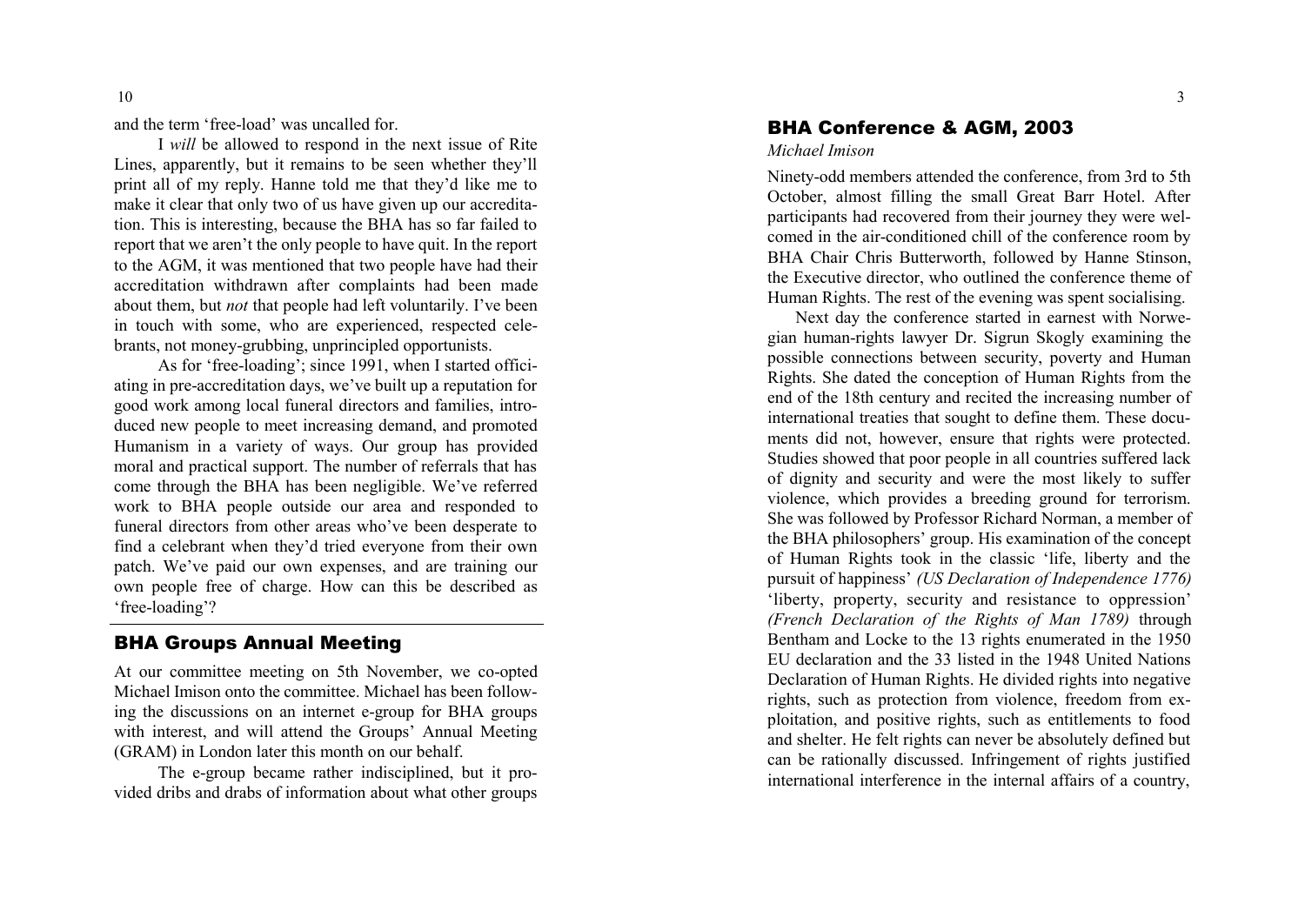but not militar y action, which itself infrin ged hu man ri ghts. Both tal k s were followed b y wide -ran gin g debate with contributions from such distinguished BHA members as Sir Her man Bondi. There was a refreshing lack of entrenched positions.<br>In the afternoon participants had a choice of activities.

Despite the rain man y went on a guided wal k to a local bird reser ve. The more sedentar y enj o yed either a public spea king wor kshop with Chris Butterworth or a session with Da vid Pollock on UK Human Rights legislation. After tea Dr S k o g l y and Professor Nor man responded to further debate on Hu man Ri ghts. This g a v e an opportunity to g o into the subject in more depth and was much appreciated.

The final e vent of the da y was an auction in aid of Dr Shai kh, i mprisoned in Pa kistan for blasphemy , conducted by BHA member Abe Alpren, and raising about £1,700.

On Sunday Ro y Brown and Babu Go genini of the International Humanist and Ethical Union talked about Political Islam the movement, not supported by all Muslims, that says the g o vern ment of Musli m countries must be wholl y subject to reli gious law as e mbodied in the Qur'an and Sharia law. No freedom of belief is allowed and the conduct of every part of life is subject to the law and draconian penalties. The position of wo men is particularly unhapp y as they are subj u gated in all areas to men. Onl y in a s mall rulin g elite can wo men e merge as leaders. A particular dan ger is the new constitution of Afghanistan, which is li kel y to enshrine Isla mic law. IHEU is supporting a new campaign to oppose Political Islam, which will be launched on  $21^{st}$  November.

This was followed b y another choice of acti vities – a discussion of the BHA's education wor k with Maril yn Mason or a Campaigning workshop with Jean Berkley. The conference closed with addresses by Hanne Stinson and Chris Butterworth.

# Rite Lines, and 'Facts & Rumours'

*Margaret Nelson*

In our May newsletter, which is distributed to other groups and indi viduals besides our own, I wrote about the decision of the Suffol k Hu manists Cere monies Tea m to beco m e independent of the BHA. Among other things, I wrote 'Last year the BHA hired a new officer to mana g e cere monies, which has meant increasin g celebrants' fees and the cost of training courses.'

Hanne Stinson of the BHA responded by saying that this was 'factuall y inaccurate', and that the y'd be infor ming their officiants of 'the true situation.'

In June we wrote to the BHA to say we were withdrawing from its accreditation scheme, and 'would like the BHA to re gard us as offerin g a co mple mentar y ser vice that's been developed through our unique position in the community.'

Not lon g a g o I had a phone call fro m a BHA celebrant who as ked if I'd seen the June edition of Rite Lines, the BHA's newsletter for officiants. She read m e an article by Chris Butterworth (BHA Chair) about our newsletter, which criticised us for lea vin g the sche me and ends:

'The Newsletter proposes that the Suffol k Cere monies Tea m should ha v e so m e for mal reco gnition b y the BHA. Since the y appear prepared to be independent and not part of the accreditation scheme, it is not clear why they are making this proposal. They seem to want national reco gnition without either pa yin g for it or bein g prepared in turn to reco gnise the accreditation standards. Either being part of a national scheme has some benefits and responsibilities for which indi viduals should be prepared to contribute, or it does not. Suffolk Cere monies Celebrants appear to want to free -load on the rest of us without pro vidin g an ythin g in return.'

I thou ght that Chris Butterworth had misrepresented us,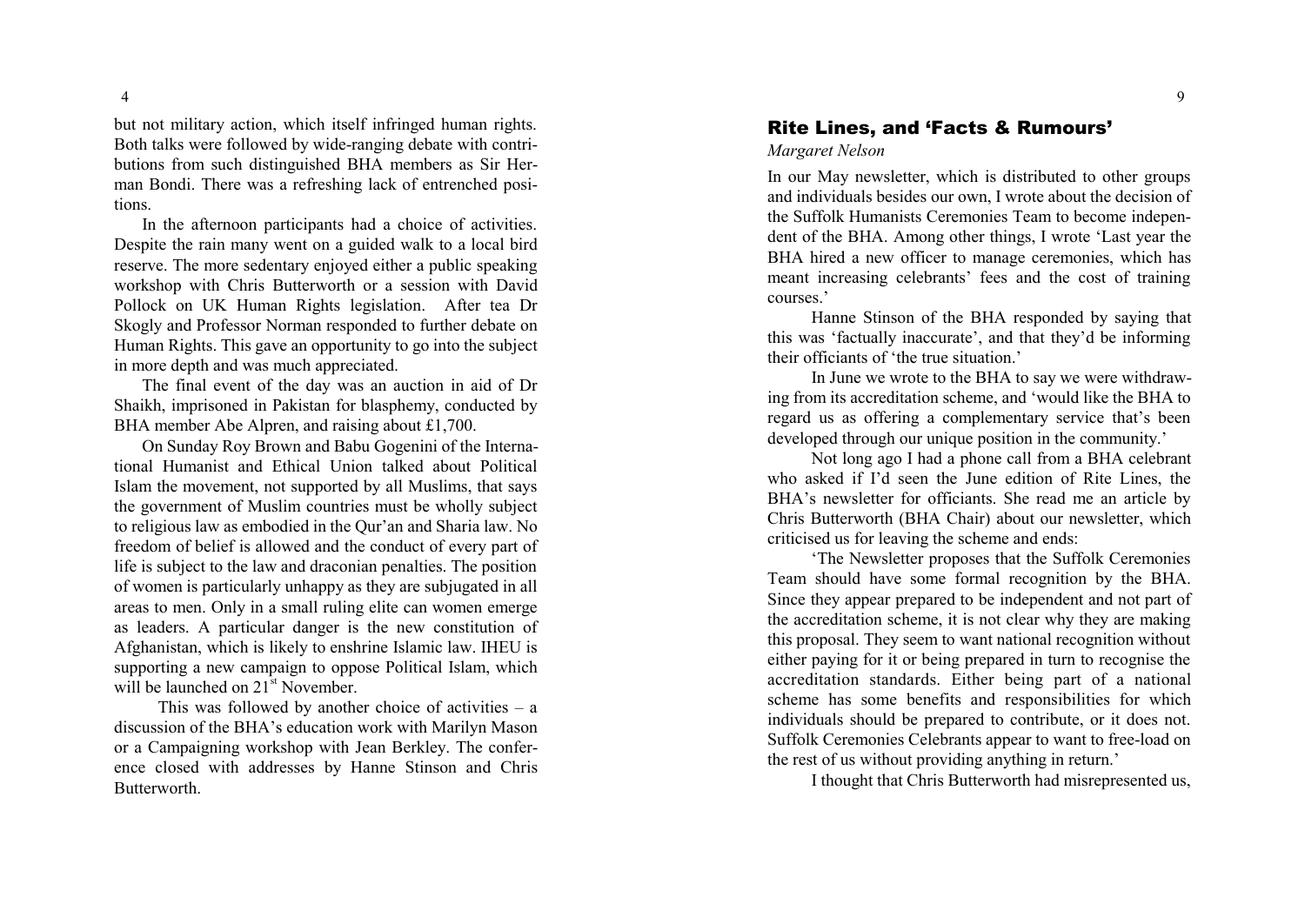### *Comment: Margaret Nelson*

I'm grateful to Michael for his report on the conference and AGM. I ' v e also read the BHA's annual report and glanced the financial state ments for last year.

It strikes me that it's unrealistic to expect a large increase in BHA m e mbership in the short -ter m . We discussed membership at our committee meeting last week, and the m ajorit y a greed that most people who supported us, and Humanism in general, are not 'joiners'. Campaigning groups, slimming clubs, and social clubs m ay attract a steady turno ver of new members, many short-term, but otherwise membership organisations of all sorts struggle to retain their membership, whose average age is well over sixty.

Meanwhile, with a static membership of under 4000 and decreasin g in vest ment inco me, the BHA has committed itself to increasing costs, more expensive premises and more staff. I can't help feelin g that this strategy has been rather unrealistic. It's a bit li k e a dwindlin g nu mber of C of E members being expected to pay the clergy and maintain the churches.

I'm not saying that the BHA shouldn't campaign on reli gious schools, etc., and all the other worthwhile wor k it's been doing; I just think that maybe it'll have to go back to doin g what it used to do - rel y on volunteers, or not do it at all. Meanwhile, there are way to save money, but the technophobes won't like them. For example; instead of paying travel expenses for committee members from all over the country to g o to meetin g s in London, ha v e so m e meetin g s online or by phone (as we do).

If you're a BHA member and would like a copy of the annual report and accounts, contact the BHA. If you have any comments about the association's activities and finances, please write so methin g for the next newsletter.

The AGM was held in Birmingham following the BHA conference, which perhaps created a more positive atmosphere than might otherwise have been the case. About 60 members attended. Before the formal proceedings Carol Mountain was photographed with the Chair handing over some unwanted share certificates to the BHA. It was suggested other members might want to do the same with 'windfall' shares received after de-mutualisation of, say, a buildin g society.

Chris Butterworth then deli vered her address. She said the BHA had had a difficult year. Economy had forced a reduction in staff numbers by two. More income was necessary. She hoped members, rather than give single donations, would enter into lon ger -ter m commit ments, enablin g planned expenditure.

The BHA had been very active on the campaign front particularly in relation to the issues of faith schools, of allowin g hu manists to perfor m le gal marria ges and of discrimination against non-believers in employment law.

The move to Gower Street had resulted in a much better en viron ment for staff. I n response to a request for the AGM to be held earlier in the year she said that next year it would be held in Jul y . Further questions elicited that there were three vacancies on the EC and that the current fi gure for m e mbership of the Association is 3743 and has been static for some time. A proposal to give a free one-year trial membership of BHA to members of local groups was referred to the Treasurer who said that groups could encoura g e BHA m embership by subsidising members themselves.

On the accounts the treasurer stated that the EC were taking action to bring the association's financial affairs into order. Reser ves were sufficient to co ver the current losses. The drop in value of the association's in vest ments should be re versed as the mar ket started to reco ver. Fro m the floor it